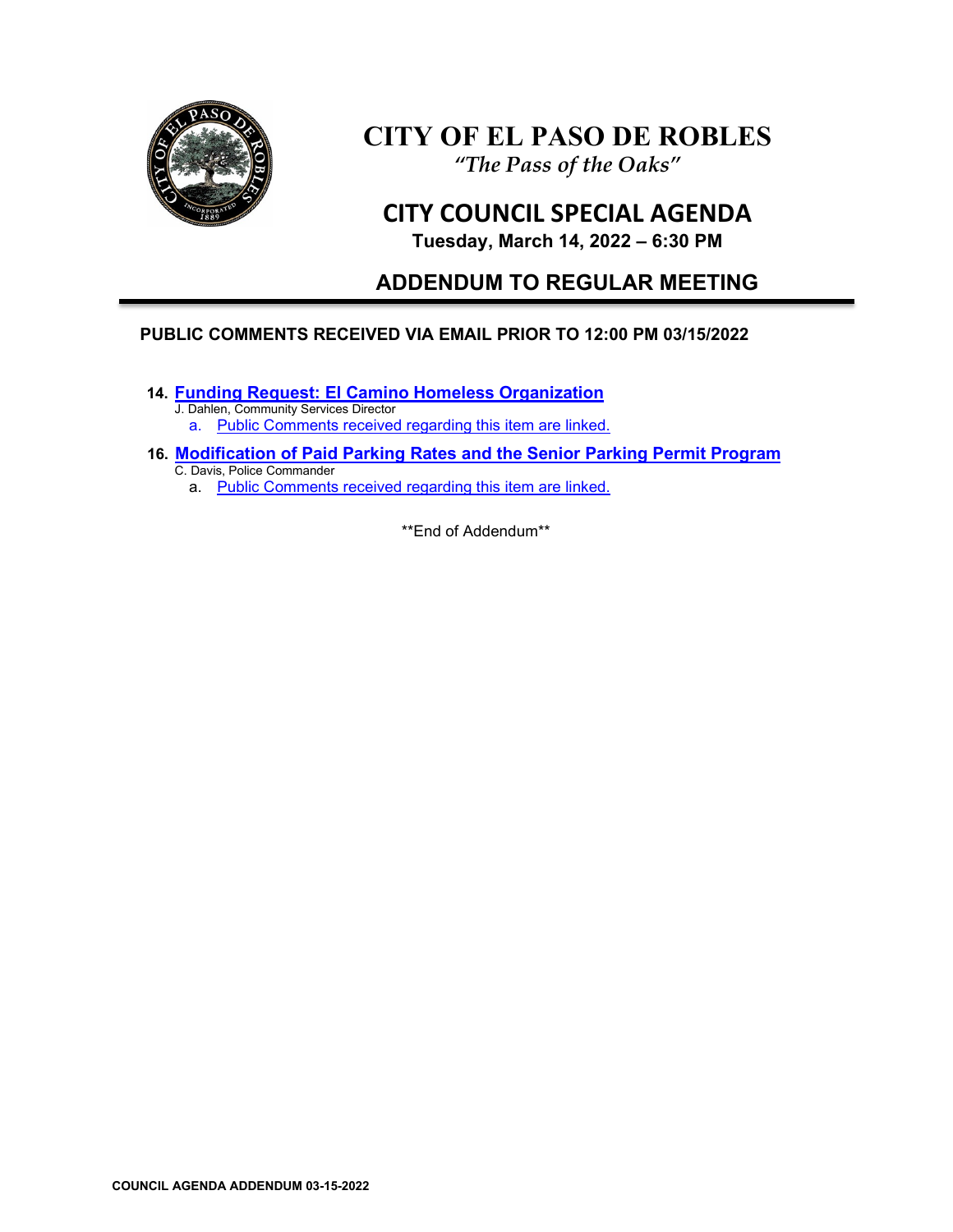

# **CITY OF EL PASO DE ROBLES**

*"The Pass of the Oaks"*

# **PASO ROBLES CITY COUNCIL AGENDA**

# **5:45 PM CLOSED SESSION/ 6:30 PM REGULAR MEETING**

# **Tuesday, March 15, 2022**

#### **Location: Library/Conference Center Council Chamber 1000 Spring Street, Paso Robles**

The City has returned to hybrid public meetings pursuant to AB 361, which allows for a deviation from the teleconference rules required by the Ralph M. Brown Act. Residents now have the option to attend the meeting in person or to participate remotely.

To participate remotely, residents can listen to the meeting live on the radio at 1230AM or livestream the meeting at [www.prcity.com/youtube,](http://www.prcity.com/youtube) and call **(805)865-7276** to provide public comment via phone. The phone line will open just prior to the start of the meeting and remain open throughout the meeting to ensure the opportunity to comment on each item heard by the Council. Written public comments can be submitted via email to [cityclerk@prcity.com](mailto:cityclerk@prcity.com) prior to 12:00 noon on the day of the Council meeting to be posted as an addendum to the Agenda. If submitting written comments in advance of the meeting, please note the agenda item by number or name.

City Council meetings will be [live-streamed](https://www.youtube.com/channel/UCxElWtI1YhkPr6KI552RDuw) during the meeting and also available to play later on [YouTube](https://www.youtube.com/channel/UCxElWtI1YhkPr6KI552RDuw) by accessing the following link: [www.prcity.com/youtube](http://www.prcity.com/youtube) .

# **5:45 PM – CALL TO ORDER**

#### **ROLL CALL**

Councilmembers Maria Garcia, Steve Gregory, John Hamon, Fred Strong, and Mayor Steven Martin

#### **CLOSED SESSION ITEMS**

## • **CONFERENCE WITH LABOR NEGOTIATORS**

Pursuant to Gov. Code, § 54957.6 City Designated Representative: City Manager

Employee Organizations: Service Employees International Union Paso Robles Police Association

## **PUBLIC COMMENT REGARDING CLOSED SESSION MATTERS**

## **ADJOURN TO CLOSED SESSION**

#### **6:30 PM – RECONVENE TO OPEN SESSION**

#### **PLEDGE OF ALLEGIANCE**

#### **INVOCATION** Pastor Pat Sheean

#### **ROLL CALL**

Councilmembers Maria Garcia, Steve Gregory, John Hamon, Fred Strong, and Mayor Steven Martin

#### **STAFF INTRODUCTIONS**

#### **REPORT FROM CLOSED SESSION**

#### **PRESENTATIONS**

- **1. [American Red Cross Proclamation](https://www.prcity.com/DocumentCenter/View/33315/March-15-2022-City-Council-Agenda-Item-01-PDF)**  S. Martin, Mayor
- **2. [Women's History Month](https://www.prcity.com/DocumentCenter/View/33322/March-15-2022-City-Council-Agenda-Item-02-PDF) Proclamation**  S. Martin, Mayor
- **3. [Month of the Child Proclamation](https://www.prcity.com/DocumentCenter/View/33316/March-15-2022-City-Council-Agenda-Item-03-PDF)**  S. Martin, Mayor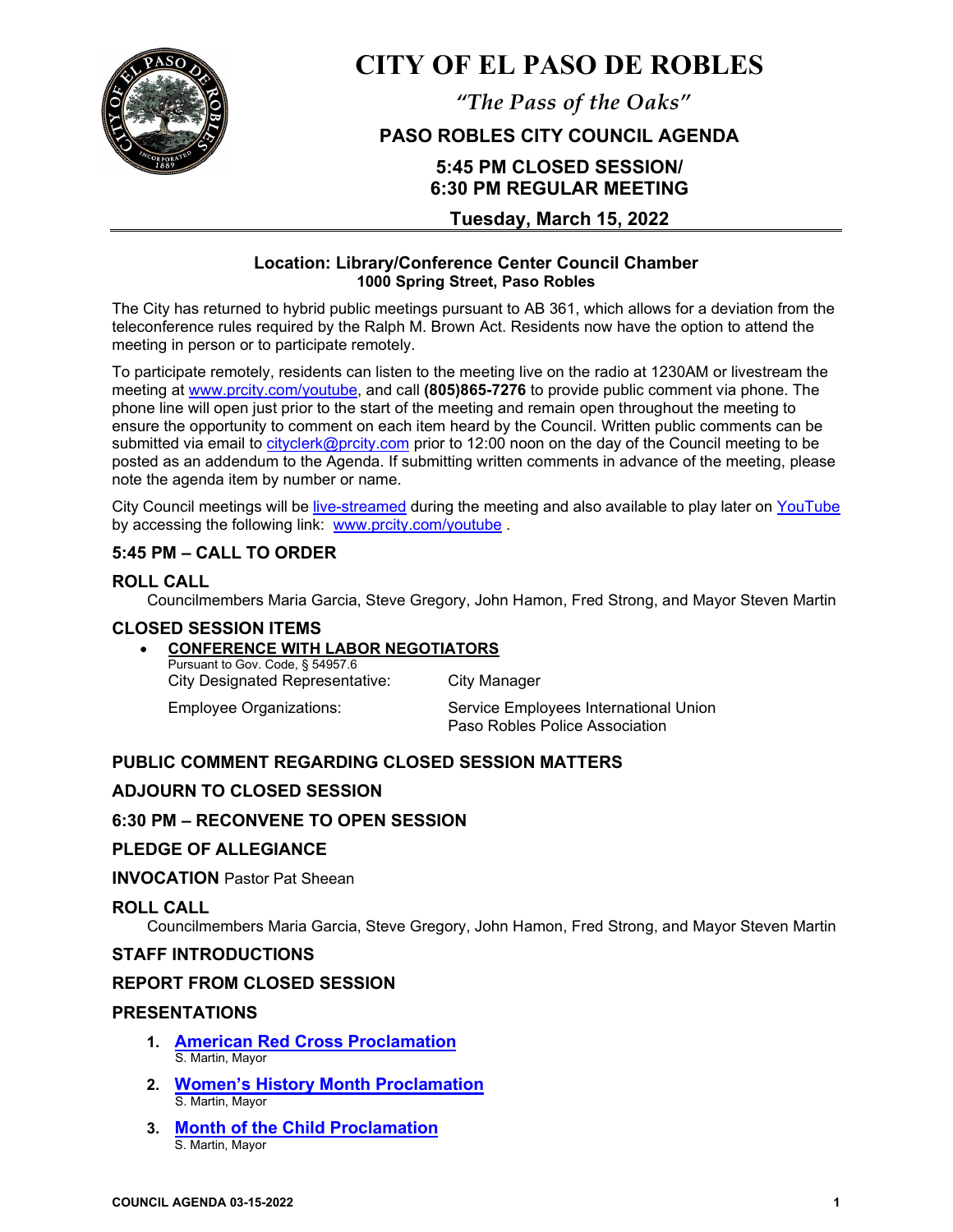- **4. Paso Robles Central Coast [Community Energy Annual Update](https://www.prcity.com/DocumentCenter/View/33317/March-15-2022-City-Council-Agenda-Item-04-PDF)**  Susan Davison, Central Coast Community Energy
- **5. [Paso Robles Police Department Update](https://www.prcity.com/DocumentCenter/View/33318/March-15-2022-City-Council-Agenda-Item-05-PDF)**  D. Nord, Police Chief
- **6. [Caltrans Quarterly Report and Transportation Update](https://www.prcity.com/DocumentCenter/View/33319/March-15-2022-City-Council-Agenda-Item-06-PDF)**  W. Frace, Community Development Director, G. Khuri, President Khouri Consulting

#### **GENERAL PUBLIC COMMENTS**

This is the time the public may address the Council on items within the Council's purview but not scheduled on the agenda. **PLEASE BEGIN BY STATING YOUR NAME AND ADDRESS. EACH PERSON IS LIMITED TO 3 MINUTES.** Any person or subject requiring more than three minutes may be scheduled for a future Council meeting or referred to committee or staff. Those persons wishing to speak on any item scheduled on the agenda will be given an opportunity to do so at the time that item is being considered.

#### **AGENDA ITEMS TO BE DEFERRED**

#### **CONSENT CALENDAR**

**ITEMS ON THE CONSENT CALENDAR ARE CONSIDERED ROUTINE, NOT REQUIRING SEPARATE DISCUSSION.** However, if discussion is wanted by a member of the Council or public the item may be removed from the Consent Calendar and considered separately. Councilmembers and members of the public may offer comments or ask questions of clarification without removing an item from the Calendar. Individual items are approved by the vote that approves the Consent Calendar unless an item is pulled for separate consideration. Items pulled from consent will be heard at the end of the meeting.

- **7. [Approval of City Council Meeting Minutes from 02/26/2022](https://www.prcity.com/DocumentCenter/View/33320/March-15-2022-City-Council-Agenda-Item-07-PDF) and 03/01/2022** M. Boyer, City Clerk
- **8. Receipt [of Warrant Register](https://www.prcity.com/DocumentCenter/View/33321/March-15-2022-City-Council-Agenda-Item-08-PDF)**R. Cornell, Administrative Services Director
- **9. [Receipt of Advisory Body Minutes](https://www.prcity.com/DocumentCenter/View/33305/March-15-2022-City-Council-Agenda-Item-09-PDF)** Library Board – 02/10/2022
- **10. [Reaffirmation of Resolution 21-147 Approving Remote and/or Hybrid Remote and](https://www.prcity.com/DocumentCenter/View/33306/March-15-2022-City-Council-Agenda-Item-10-PDF)  [In-Person Public Meetings Citywide as Needed Pursuant to Assembly Bill](https://www.prcity.com/DocumentCenter/View/33306/March-15-2022-City-Council-Agenda-Item-10-PDF) 361** M. Boyer, City Clerk

**Recommendation:** Reaffirm Resolution 21-147 allowing for the continuation of hybrid remote (teleconference)/in-person public meetings citywide pursuant to the requirements of AB 361.

**11. [Approval of Award of Contract for Open Space Weed Abatement to Sustainable](https://www.prcity.com/DocumentCenter/View/33307/March-15-2022-City-Council-Agenda-Item-11-PDF)  [Mitigation](https://www.prcity.com/DocumentCenter/View/33307/March-15-2022-City-Council-Agenda-Item-11-PDF)** 

F. Berman, Maintenance Services Superintendent

**Recommendation:** Approve Resolution 22-XXX rejecting the bid submitted by Silver Fox Landscapes Inc. as non-responsive and authorize the City Manager to execute a contract with Sustainable Mitigation for \$195,056 with the City Manager and City Attorney making minor, technical or non-substantive changes to the agreement, as necessary, consistent with the Council's overall intent and to appropriate \$127,056 from General Fund Reserves.

**12. [Approval of Juneteenth Celebration –](https://www.prcity.com/DocumentCenter/View/33308/March-15-2022-City-Council-Agenda-Item-12-PDF) New City Park Event**

F. Berman, Maintenance Services Superintendent **Recommendation:** Approve the request of the Juneteenth Committee to stage the Juneteenth Celebration in City Park on June 18, 2022, listing the City of Paso Robles as a co-sponsor.

**13. [Approval of Award of Contracts for the Golden Hill and Union Road Intersection](https://www.prcity.com/DocumentCenter/View/33309/March-15-2022-City-Council-Agenda-Item-13-PDF)  [Improvements and Authorize PG&E to Install Streetlighting](https://www.prcity.com/DocumentCenter/View/33309/March-15-2022-City-Council-Agenda-Item-13-PDF)** D. Esperanza, Capital Projects Engineer

**Recommendation:** Approve Resolution 22-XXX, awarding the construction contract to Granite Construction for \$3,877,338; award the construction management services contract to Cannon for \$568,708; award construction phase engineering contract to Wallace Group for \$141,440, and adopt a budget of \$280,000 to install streetlights by PG&E.

#### **CONSENT CALENDAR ROLL CALL VOTE**

## **REPORT ON ITEMS APPROVED ON CONSENT**

#### **PUBLIC HEARINGS**

None